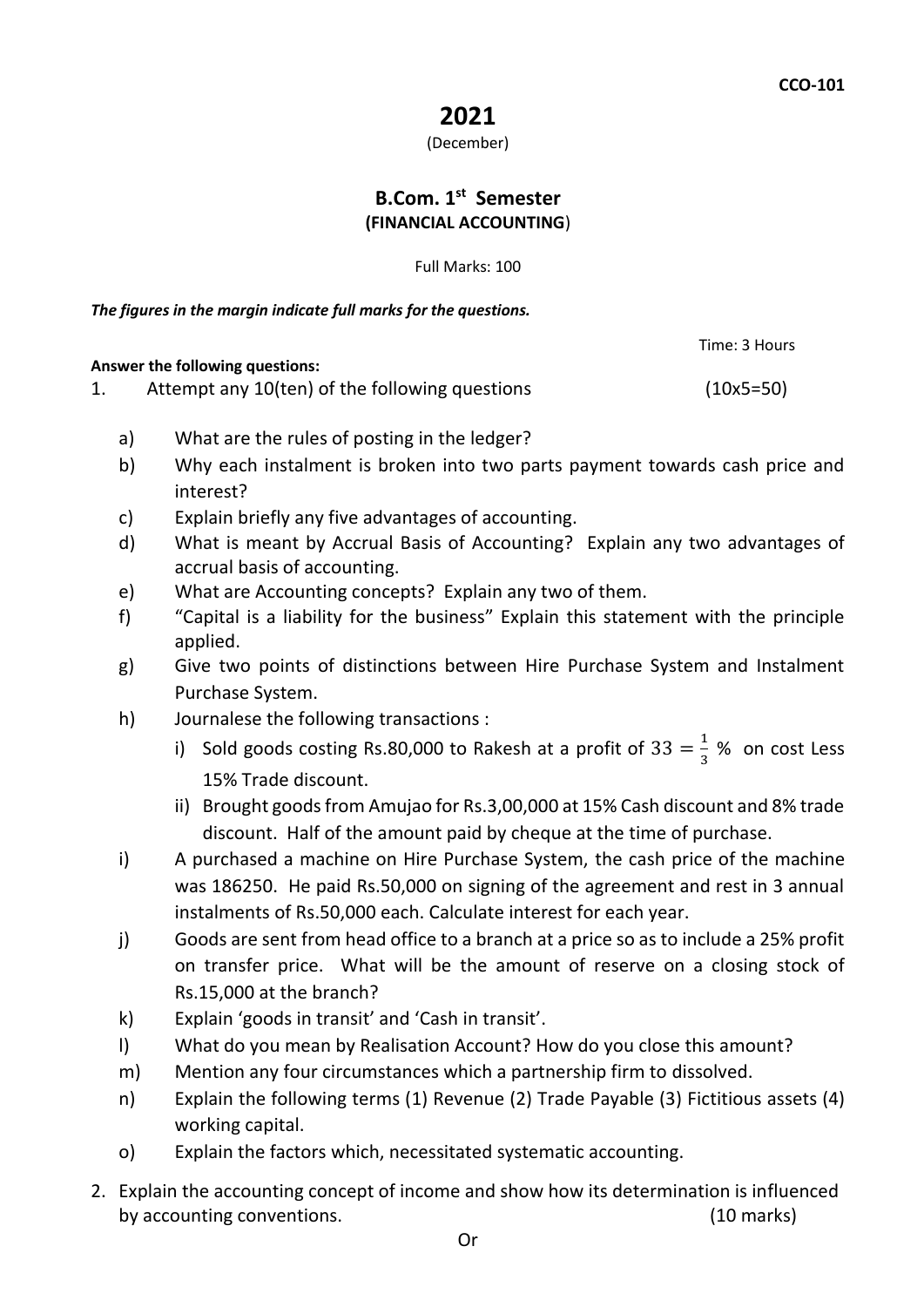What is Double Entry System? Discuss the rules, and advantages and disadvantages of this system. (10 marks)

3. What do you mean by a Trial Balance? Discuss the main objective, limitations and methods of preparing a Trial Balance. (10 marks)

#### Or

From the following Trial Balance prepare a Trading and Profit and loss Account for the year ended 31<sup>st</sup> December, 2020 and Balance Sheet as on that date.

| <b>Debit Balance</b>        | Dr.(Rs.) | Cr.(Rs.) |  |
|-----------------------------|----------|----------|--|
| Capital                     |          | 10000    |  |
| Cash                        | 1,500    |          |  |
| <b>Bank overdraft</b>       |          | 2,000    |  |
| <b>Purchase &amp; Sales</b> | 12,000   | 15,000   |  |
| Returns                     | 1,000    | 2,000    |  |
| Establishment Exp.          | 2,200    |          |  |
| Taxes & Insurance           | 500      |          |  |
| Bad-Debts &                 | 500      | 700      |  |
| Provision                   |          |          |  |
| Debtors & Creditors         | 5000     | 2,000    |  |
| Commission                  |          | 500      |  |
| Deposit                     | 4,000    |          |  |
| <b>Opening Stock</b>        | 3,000    |          |  |
| <b>Drawings</b>             | 1,400    |          |  |
| Furniture                   | 600      |          |  |
| $B/R$ and $B/P$             | 3000     | 2,500    |  |
|                             | 34,700   | 34,700   |  |

### **Adjustments :**

- i) Salaries Rs.100 and taxes Rs.200 are outstanding but insurance Rs.50 is prepaid.
- ii) Commission Rs.100 is received in advance for next year.
- iii) Interest Rs.210 is to be received on deposit and interest on Bank overdraft Rs.300 is to be paid.
- iv) Bad-Debts provision is to be maintained at Rs.1000 on debtors.
- v) Depreciate furniture by 10%
- vi) Stock on 31/12/2020 was valued at Rs.4,500.
- 4. On  $1<sup>st</sup>$  July 2021, Shyam purchased a machine on a hire purchase basis, payment to be made Rs.20000 on said date and the balance in three half yearly instalments of Rs.16400, Rs.14880 and Rs.12600 commencing from December 31<sup>st</sup>, 2020. The Vendor charged interest at 10% per annum calculated on half yearly rest.

Shyam closes his books annually  $31<sup>st</sup>$  December, and provide depreciation at 10% per annum on diminishing balance in each.

How the necessary ledger A/C in the books of Shyam. (10 marks)

Or

On 1<sup>st</sup> Jan. 2020 Jaya Ram acquired a machine on hire purchases. The term of the contract were as follows :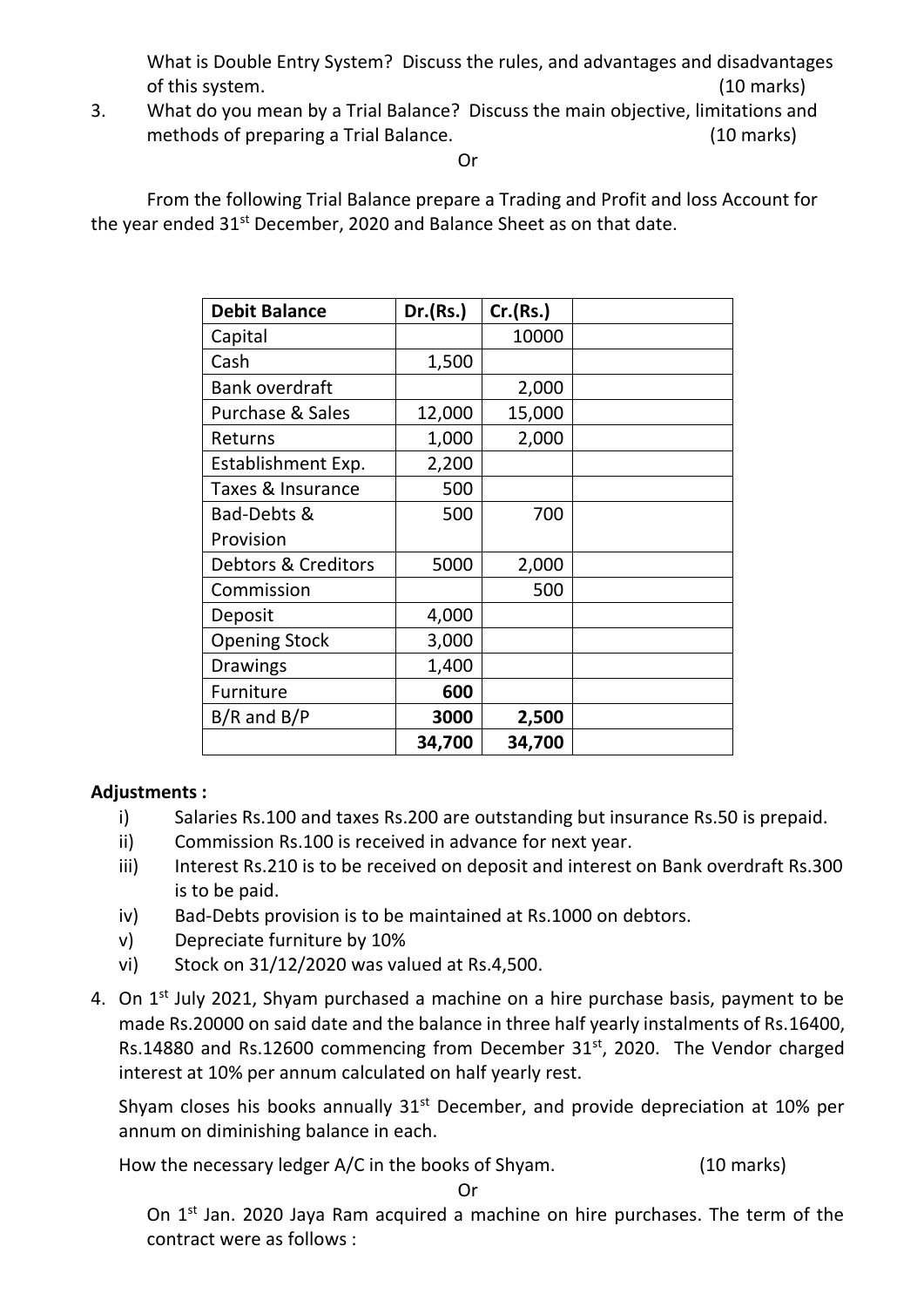- 1. The cash price of the machine was Rs.20,000.
- 2. Down payment Rs.8,000
- 3. The balance was to be paid in annual instalment of Rs.4000 plus interest.
- 4. Interest charged @ 6% per annum.
- 5. Depreciation at 10% p.a. is to be written off on the WDV method. You are required to show (1) Machinery A/C and (2) Hire Vendor A/C. (10 marks)
- 5. Pawan and co. of Delhi has a branch at Jaipur. Goods are invoiced to the branch at cost places 25%. The branch is instructed to deposit the receipts everyday in the Head Office Account with the bank. All the expenses are paid through cheque by the Office except petty cash expenses which are paid by the branch.

From the following information you are required to prepare branch account in the books of head office.

| Stock at invoice price on                           | 1/4/2020  | Rs. | 1,64,000   |  |  |  |  |
|-----------------------------------------------------|-----------|-----|------------|--|--|--|--|
| Stock at invoice price on                           | 31/3/2021 | Rs. | 1,92,000   |  |  |  |  |
| Debtors as on                                       | 1/4/2020  | Rs. | 63,400     |  |  |  |  |
| Debtors as on                                       | 31/3/2021 | Rs. | 8,4300     |  |  |  |  |
| Furniture & Fixture as on                           | 1/4/2020  | Rs. | 46,800     |  |  |  |  |
| <b>Cash Sales</b>                                   |           | Rs. | 802600     |  |  |  |  |
| Credit sales                                        |           | Rs. | 7,44,200   |  |  |  |  |
| Goods invoiced to branch by head office             |           | Rs. | 12,56,000  |  |  |  |  |
| Expenses paid by Head Office                        |           | Rs. | 20,900     |  |  |  |  |
| Furniture acquired by the branch on                 | 1/10/2020 | Rs. | 5,000      |  |  |  |  |
| (Payment was made by the branch from cash sales and |           |     |            |  |  |  |  |
| Collection from debtors).                           |           |     |            |  |  |  |  |
| Depreciation to be provided on branch furniture and |           |     |            |  |  |  |  |
| fixtures @10% p.a. WOV basis.                       |           |     | (10 marks) |  |  |  |  |

or

What do you understand by the term "Branch Adjustment Account" Explain clearly. (10 marks)

6. A.B. and C were in partnership sharing profits in the ratio of 2:1:1. Their balance sheet showed the following position on the date of dissolution.

Liabilities :

|              |   | 1,98,000 |                 |        | 1,98,000 |
|--------------|---|----------|-----------------|--------|----------|
|              |   |          |                 |        | 10,000   |
|              |   |          | Cash at Bank    |        | 20,000   |
|              |   | 25,000   | Furniture       |        | 30,000   |
|              | В | 25,000   | Machinery       |        | 28,000   |
| Capital      | A | 50,000   | Less: Provision | 2,000  |          |
| Reserve fund |   | 12,000   | <b>Debtors</b>  | 30,000 |          |
| A's loan     |   | 46,000   | <b>Stock</b>    |        | 60,000   |
| Creditors    |   | 40,000   | <b>Building</b> |        | 50,000   |

- (i) Machinary is sold for Rs.15,000 and furniture at 20% less than book value.
- (ii) Building realized Rs.1,25,000 and stock Rs.40,000.
- (iii) Bad debt amounted to Rs.5,000